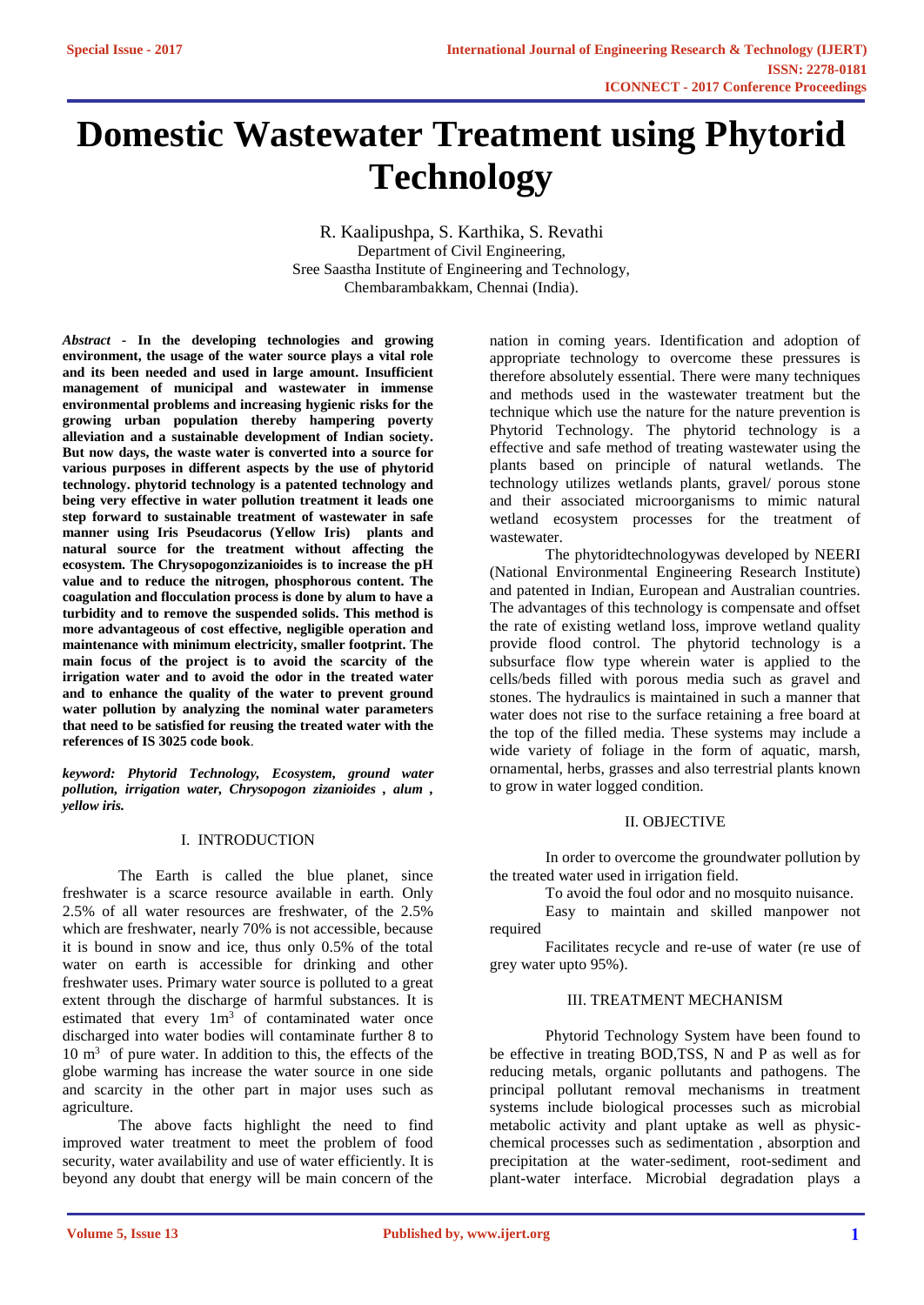dominant role in the removal of soluble/colloidal biodegradable organic matter in wastewater. Biodegradation occurs when dissolved organic matter is carried into the biofilm that attached on plant roots systems and surrounding media by diffusion process. It leads to reduction in BOD as well as COD. Suspended solid are removed by filtration and gravitational settlement. Although plant uptake may be substantial, the sorption of phosphorus by anaerobic reducing sediment appears to be the most important process. Pathogens are removed mainly by sedimentation, filtration and absorption by biomass and by natural die-off and predation. Evapotranspiration slows water flow and increases contact times, where rainfall, which as the opposite effect, wills cause dilution and increased flow.



#### Fig. 1 Treatment mechanism

# IV. METHODOLOGY

The plants were transplanted into the biofiltertanks which is filled by the layers of porous stone and latterite stone. The water is allowed to pass through the biofilter tank and gone through the reaction. The water after phytoremediation process involves in coagulation process using alum and sludge digestion is done by vetiver powder.

# V. MATERIALS USED

#### *A. Commonly used plants:*

There are different kinds of the plants that can be grown in the fresh water, grey water, brackish water, waste water were taken into account for the wetland process which has specified characteristics of removing the nutrients of the pathogens and reducing the odor and preventing the insects breeding etc. some of the plants are listed below:



Cannaindica (Indian Shot) Colocasiaesculenta( Green Taro) Cyperusalternifolius(Umbrellapalm) Iris Pseudacorus (Yellow Iris) Juncusbufonius (Toad Rush) Pennisetumpurpureum (Purple Fountain Grass) Scirpusvalidus (Softstem Bulrush) Strelitziareginae (Bird of Paradise) Zantedeschiaaethiopica (Calla Lilly) Lythrumsalicaria (Purple Loosestrife)

#### *B. Iris Pseudacorus:*

Iris Pseudacorus commonly called as "Yellow Flag" or "Yellow water iris" found in wetlands, along riverbanks and near ponds. It will grow in freshwater or shallow water which can tolerates submersion, low pH, and anoxic soil. It has ability to take up the heavy metals through its roots. Rhizomes in its acts the biofilter to absorb the BOD,COD, nitrogen and other organic compounds in wastewater. It avoids the odor from the waste water and it is pest resistance.

#### *C. Alum:*

Alum coagulation and flocculation are common process used to remove the turbidity and NOM(Natural Organic Matter).when the alum is added to water, it dissolves into its component ions according to the following reaction

# Al<sub>2</sub> (SO<sub>4</sub>)<sub>3</sub>.14H<sub>2</sub>O→2Al(OH)<sub>3</sub>+6H++3SO<sub>4</sub><sup>2</sup>+8H<sub>2</sub>O

The total concentration of dissolved aluminum is functions of the pH neutralize the charges on the colloidal particles in the raw water, thus bringing the particles closer together to allow a floc to begin to form. This results in removal of turbidity, colour and chemical oxygen demand reduction.

#### *D. Chrysopogon zizanioides:*

Chrysopogon zizanioides commonly known as Vetiver is an herbal plantthat has been widely used for medicinal purpose,soilerosion,water conservation etc. It absorbs dissolved nutrients, such as N and P, and is tolerant to salinity, magnesium, aluminium and manganese. It also Absorbs dissolved heavy metals from polluted water, tolerates As, Cd, Cr, Ni, Pb, Hg, Se and Zn. Commonly vetiver is used as an fragrant this also helps in reducing the odor from the treated water.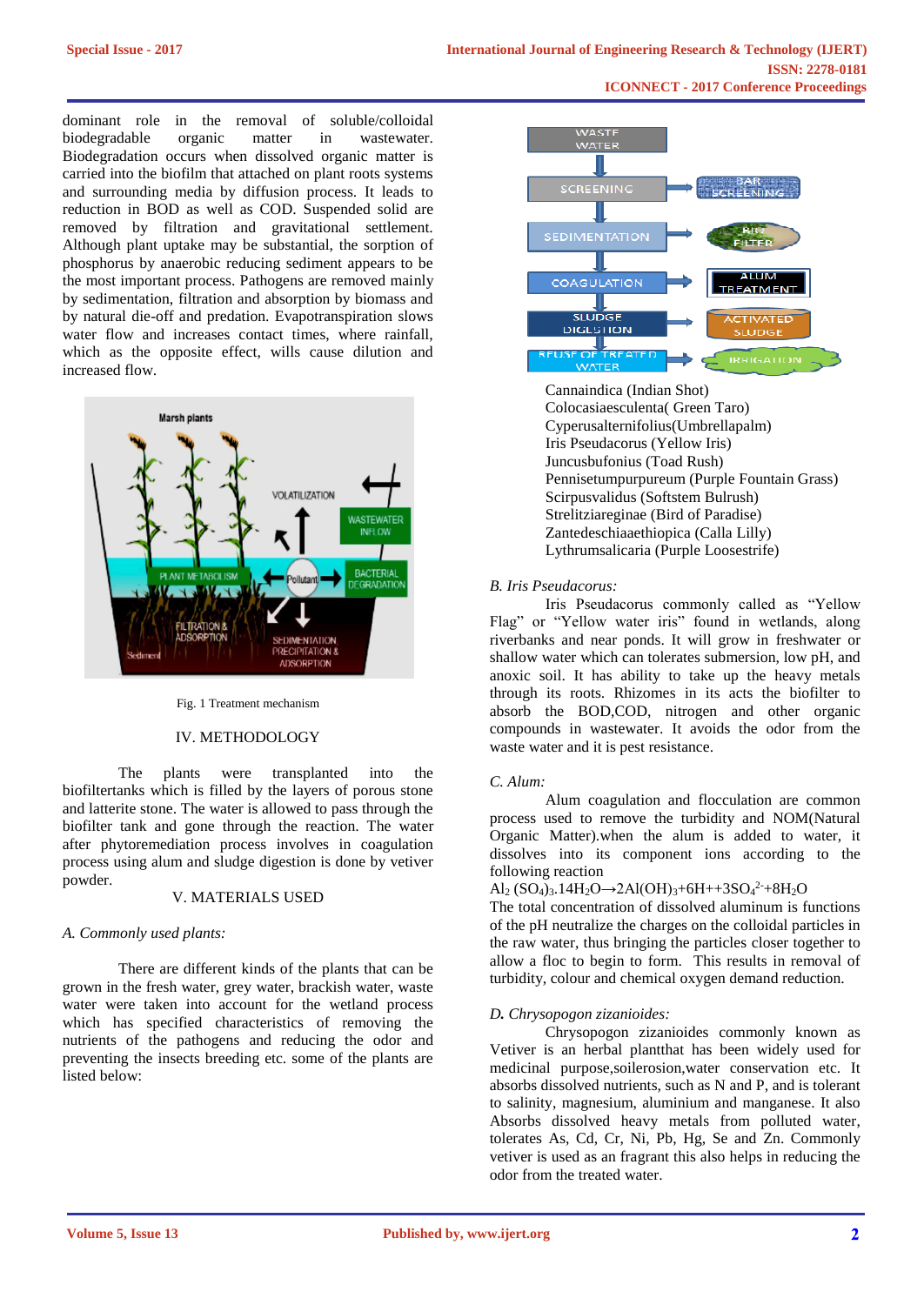## VI. TYPICAL DESIGN FEATURES

Phytorid system is proposed for the treatment of sewage or domestic wastewater which will consists of a basin or a channel with barrier to prevent seepage, but the biofilter tank contains a suitable depth of a porous materials. A primary treatment facility would be constructed along with basic for effective removal of solids and thus reduces the marginal BOD and oil/grease using the stone. The porous media also supports the root emergent vegetation.



Fig2. Typical section of the biofilter tank



Fig 3. Dimension of the prototype

# VII.TREATMENT PROCESS

## *A. Primary treatment:*

The primary treatment consists of removal of the heavy particles and the oil grease waste from the waste water collected. This is processed in the container where the waste water is collected and passed through the grid mesh for the removal of the large particles such as vegetables waste, plastics etc and the screened water is allowed to flow on the latterite brick stone which will absorbs the oil/grease present in the wastewater.

#### *B. Secondary treatment:*

Pre-treated wastewater flows slowly through the porous medium under the surface of the bed in a horizontal path until it reaches the outlet zone. From the stagnant water, plant absorbs contaminants and store in aboveground shoots and the harvestable parts of roots/rhizomes. Roots and their exudates immobilize contaminants through absorption, accumulation, precipitation within the root zone, and thus prevent the spreading of contaminants. Plant enzymatic breakdown of organic contaminants, both internally and through enzymes. Plant root stimulates soil microbial communities in plant zones to break down contaminants. Contaminants taken up by the roots through plants to the leaves and are volatized through stomata where gas exchange occurs.

# Organic matter +  $O_2 \rightarrow CO_2 + NH_3 + H_2O$

# $NH_3 \rightarrow NO_3$ <sup>-</sup> (nutrient)

By this phytoremediation process, the BOD, COD and the heavy metals contaminants where removed. It is a process which can be done both aerobic and anaerobic method. The retention time for the phytoremediation process is approximately 24 hours by the continues flow of the water in the bed. The secondary treated water is collected through the outlet and sends to the next container for the sludge digestion process.

## *C. Tertiary treatment:*

The treated water from the biofilter may contain some suspended and the nitrogen, phosphorous constituents in it. These will be reduced/ removed by sludge digestion process using the Chrysopogonzizanioides. The vetiver powder thus mixed with the secondarily treated water and allowed to settle down for 15mins. After this process,the water is undergone coagulation and flocculation process using the alum by the jar test. From the above process, the water is obtained in white colour without any foul odor.

# VIII.PERFORMANCE OF THE TREATMENT

The performance of the treatment is obtained by undergoing series of tests in different parameters and analyzing the capability of the process to change the characteristics of the water accordingly with their reaction.

| Biochemical oxygen demand | $= 90 - 95%$          |
|---------------------------|-----------------------|
| Chemical oxygen demand    | $= 85 - 95%$          |
| Total suspended solids    | $= 90 - 95\%$         |
| Total nitrogen            | $= 60 - 85\%$         |
| Phosphate                 | $= 50 - 80\%$         |
| Turbidity                 | $= 80 - 90\%$         |
| pH                        | $= 70 - 85\%$         |
| Colour and odor           | $=$ white and no odor |

# IX. RESULT

The treatment results in the reduction of the BOD, COD, total suspended solids, heavy metal constituent and there is improvement in the pH level and decrease rate of the turbidity and hardness which satisfies the standards of the irrigation water needs and thereby the nutrients needed